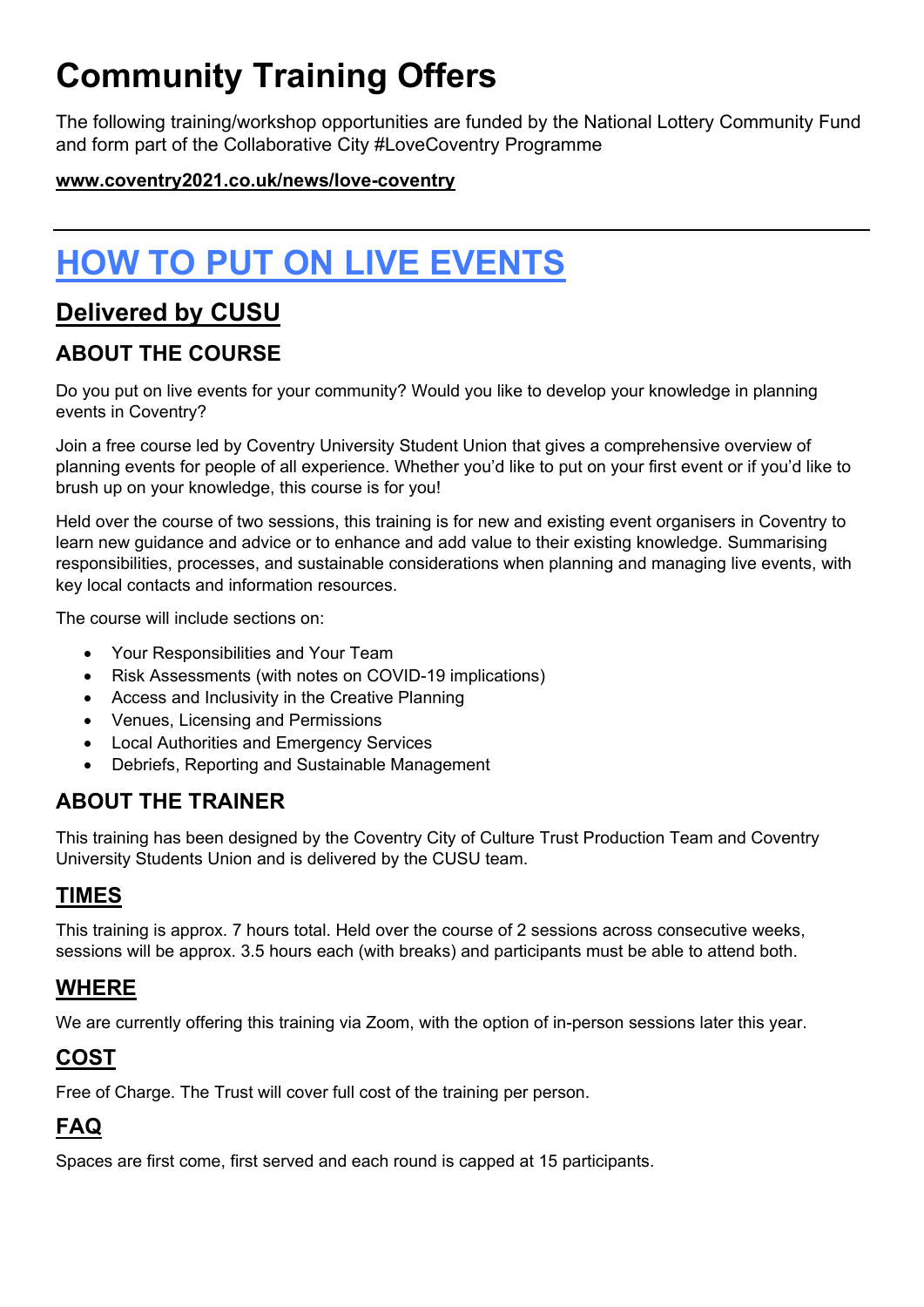# **INTRODUCTION TO AUDIENCE DEVELOPMENT**

# **Delivered by Hardish Virk**

#### **ABOUT THE TRAINING**

- Do you want to learn about community engagement when developing new audiences?
- Do you want to be even better at what you already do?

A free Audience Development course led by Hardish Virk.

This training will build on existing experience and skills of participants in addition to learning new information. Advice will be given on best ways of promoting community events as well as learning about good practise in relation to audience development campaigns.

## **ABOUT THE TRAINER**

Hardish began his professional career in arts marketing and audience development over 30 years ago and has since worked with dance, music, theatre, festivals, visual arts, cinema, fashion, clubs, museums and heritage organisations and artists in the UK and Europe.

Hardish has also worked with voluntary organisations, health service providers and educational institutions on community engagement, leading on delivery and acting as an advisor. Further information: [hardishvirk.com](https://www.hardishvirk.com/)

#### **TIMES**

This training is approx. 2 hours total and consists of one session.

#### **WHERE**

We are currently offering this training via Zoom, with the option of in-person sessions later this year.

#### **COST**

Free of Charge. The Trust will cover full cost of the training per person.

## **FAQ**

Spaces are first come, first served and each round is capped at 15 participants.

# **BID WRITING AND BUDGETING WORKSHOPS**

### **Delivered by Laura Drane**

#### **ABOUT THE TRAINING**

A free Bid Writing and Budgeting course, delivered by Laura Drane. Held over the duration of three sessions, the training will focus on the following areas:

#### Introduction To Funding Your Project: **x2 sessions**

Do you have a specific project you want to develop? Want to learn more about different funding sources? Need help on how to write proposals or funding application forms? If so this is the course for you!

This workshop is for anyone working in the creative industries whether you're a producer, musician, artist, actor, writer etc. who is interested in developing their projects but does not have experience of doing this. You will learn about different sources of funding, ways of finding funding towards a project and learn